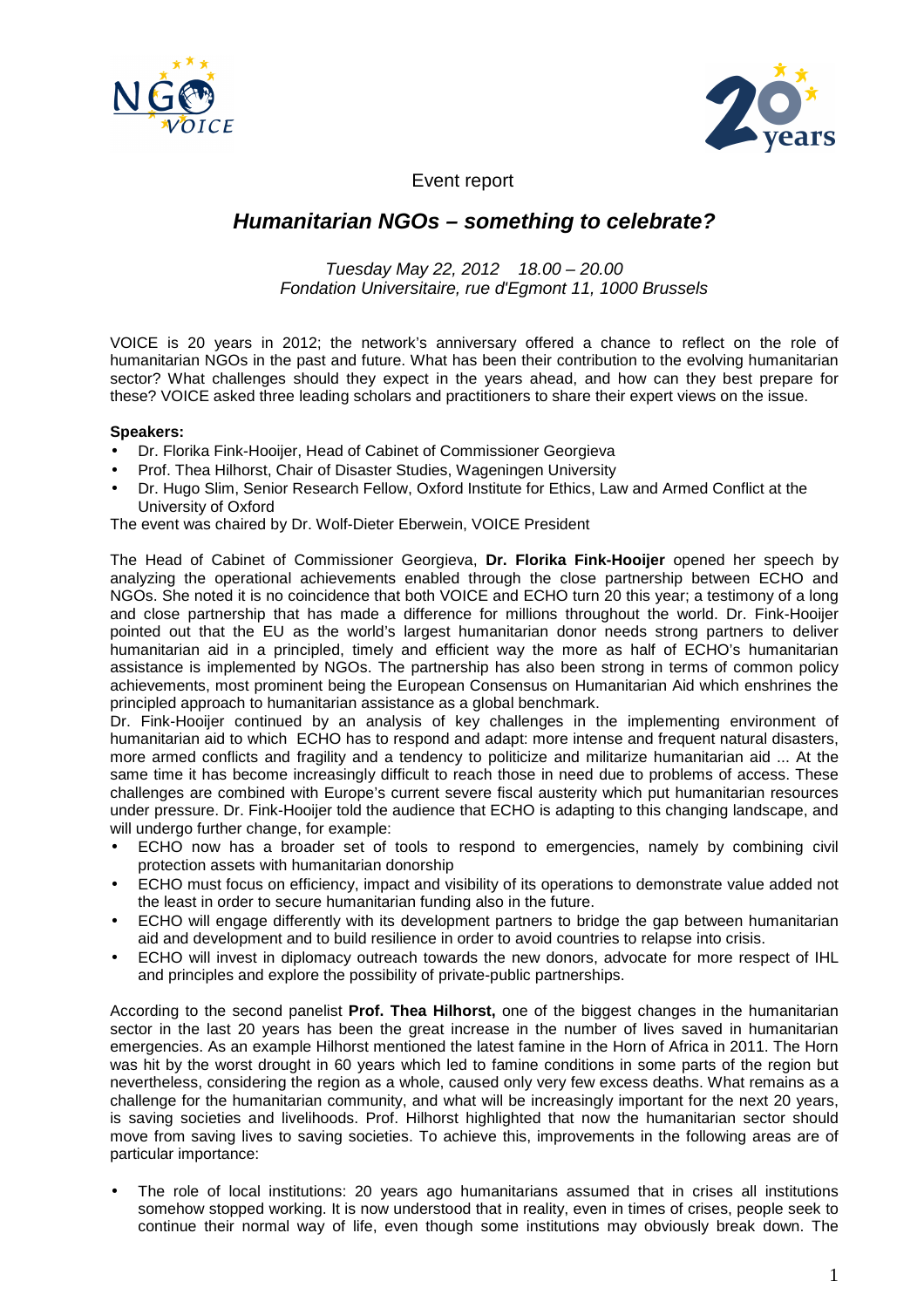



humanitarian community has to become better at taking local institutions into account and building their response on them, recognizing the important role they play.

- The role of local civil society: Similarly, local NGOs should be considered more than a helping hand; they should have a real voice in actively defining and finding solutions to the crisis they are facing.
- Linking Relief Rehabilitation and Development (LRRD): LRRD requires a lot more focus in the future. Currently it is too often considered to be something one does after the crises as a separate activity. But it should in fact be integrated to the humanitarian response from the first day on. NGOs and ECHO have really been champions on this.

The evening's final panelist, **Dr. Hugo Slim** focused on the added value of humanitarian NGOs, the progress achieved in the sector in the last 20 years and the challenges ahead. In his view the key value of NGOs is that they are the 3<sup>rd</sup> force alongside governments and international organizations in international society. NGOs are a forum of release of civic energy and a channel for that energy. If international NGOs are doing their job well they also support the  $4<sup>th</sup>$  force, national local NGOs, civil society and local governments. In addition NGOs are guarding an important civic space for people's movement when societies are closing down, and they function as value bearers – with humanitarian NGOs correspondingly acting as bearers of humanitarian values. All too often in criticizing NGOs it is easy to forget what extraordinary positive effect they have brought, all the lives they have saved and changed.

Moving to the topic of progress achieved, Dr. Slim pointed out that in the past 20 years the provision of humanitarian assistance in war and disasters has changed a lot, and in general we have achieved 'better wars'.

- Humanitarian aid now reaches all the corners of the world which was not the case 20 years ago the humanitarian space has in fact expanded.
- Humanitarian aid has also become normative; it is almost universally accepted that aid is part of international society's action.
- Moreover, the professionalism of the sector has gone up, there are plenty of new technologies in use. New approaches and issues have found their way into humanitarian assistance including marketbased approaches, women's reproductive health, protection and Disaster Risk Reduction (DRR).

At the same time a lot of challenges remain. The three main challenges in the next 20 years will be the politization of aid; organizational challenges (including proliferation of players which is a challenge for coordination), and lastly moving to a post-colonial future where humanitarian organizations are no longer seen as part of a colonial tradition.

## **Discussion:**

Some of the recent developments in the humanitarian sector touched upon during the panelists' speeches raised concern among the audience with regards to the future of humanitarian principles. As humanitarians are increasingly expanding their mandate and reaching to areas outside their traditional core focus, where will that leave the humanitarian principles?

The panelists were unanimous in agreeing that the humanitarian principles are still very important – they secure access to the affected populations. Compromising principles would mean losing access - if not in the crisis at hand then potentially in future crises. Looking from the outside, strict adherence to principles is not always easy to understand. For example, there were discussions on sending in military and compromising principles in Libya, and by adhering to principles in cases like this, humanitarians are sometimes accused of being too principled and hindering the saving of lives. Unfortunately the pressure to abandon them is only likely to increase as media brings the images from crises from all over the world to the general public which is quick to demand action from the international community.

Principles are also a practical tool. What happens to principles in practice is that people contextualize them and may not always use them as they were meant to be used. But they are still important and should not be underestimated as they provide us a language and a benchmark. Many humanitarians would consider that they are the practical expression of these principles; they may not read them every day but they are still giving assistance according to these principles.

Continuing with the theme of principles, it was pointed out that the EU's Humanitarian Aid and Civil Protection department, DG ECHO, is part of the overall political body of the European Union. How can DG ECHO make sure that EU's geopolitical interests will not put aside ECHO's needs-based approach?

Dr. Florika Fink-Hooijer reminded the audience that ECHO functions as an independent service, inside the Commission. In the relationship between ECHO and EEAS, communication is key. In the Sahel,